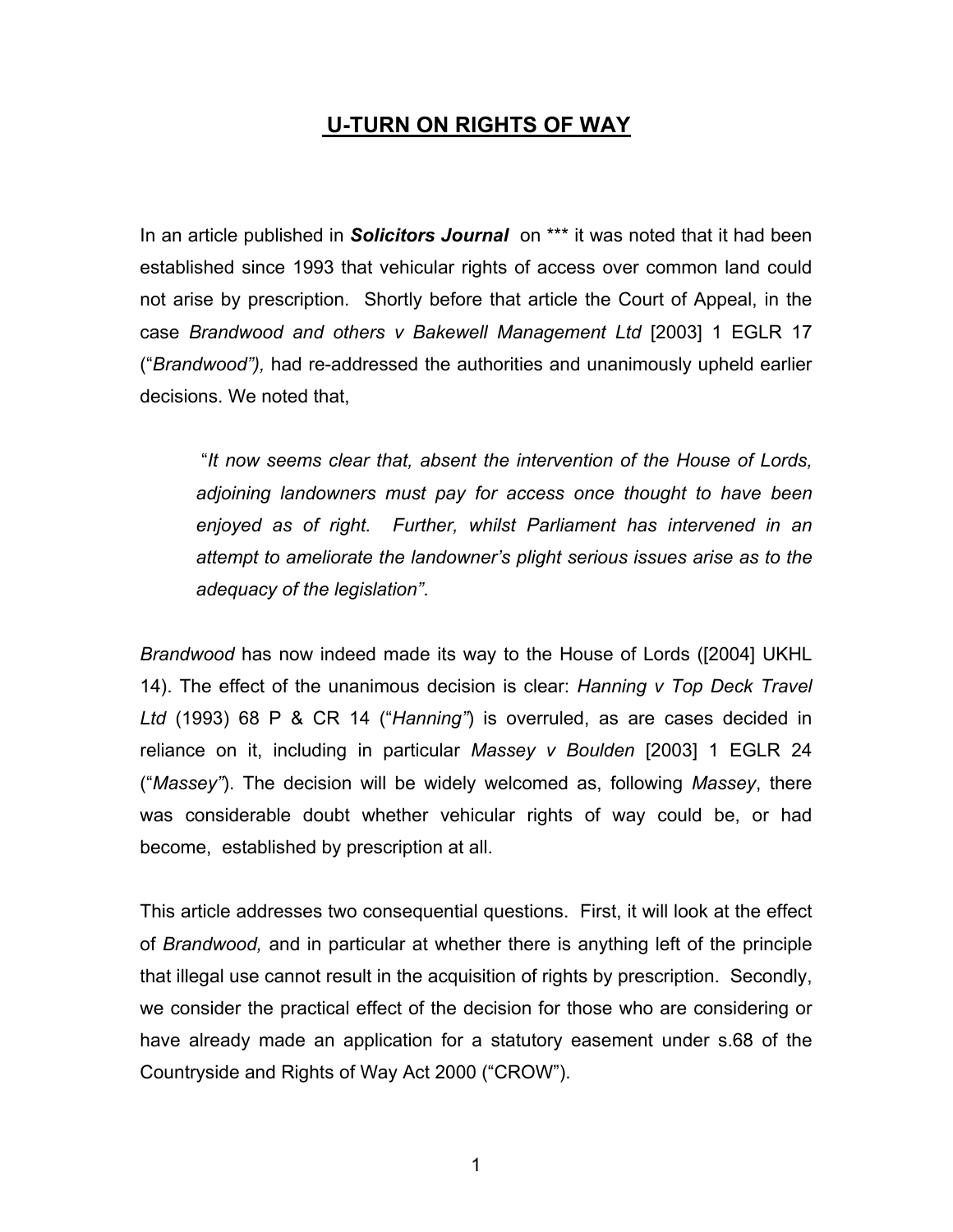## *Illegality as a bar to prescriptive rights.*

 In *Hanning* the claimants owned common land which the defendants had used for a substantial period in order to obtain vehicular access to their farm. By section 193(4) of the Law of Property Act 1925 it is an offence for any person to drive upon any common land without lawful authority. The Court of Appeal held that since driving over the common was a crime, it could not found a prescriptive claim to a right of way.

A similar approach was later applied to village greens in *Massey*. In that case the illegality was created by section 34(1) of the Road Traffic Act 1988, which provides in part:

"*if without lawful authority a person drives a mechanically propelled vehicle on to or upon any common land, moorland or land of any other description, not being land forming part of a road…he is guilty of an offence.*"

The fact that driving along the land was a criminal offence was held to prevent it giving rise to a vehicular right of way by prescription.

The principle that acts involving illegality cannot establish prescriptive rights appeared to have an impeccable pedigree, starting with *Neaverson v Peterborough Rural District Council* [1902] 1 Ch 557, where Sir Richard Henn Collins said at 573:

*"…it is essential to consider who, if a grant is to be presumed, are to be the supposed grantors and grantee…I agree that the Court is endowed with great power of imagination for the purpose of supporting ancient user. But, in inferring a legal origin for such user, it cannot infer one which would involve illegality."*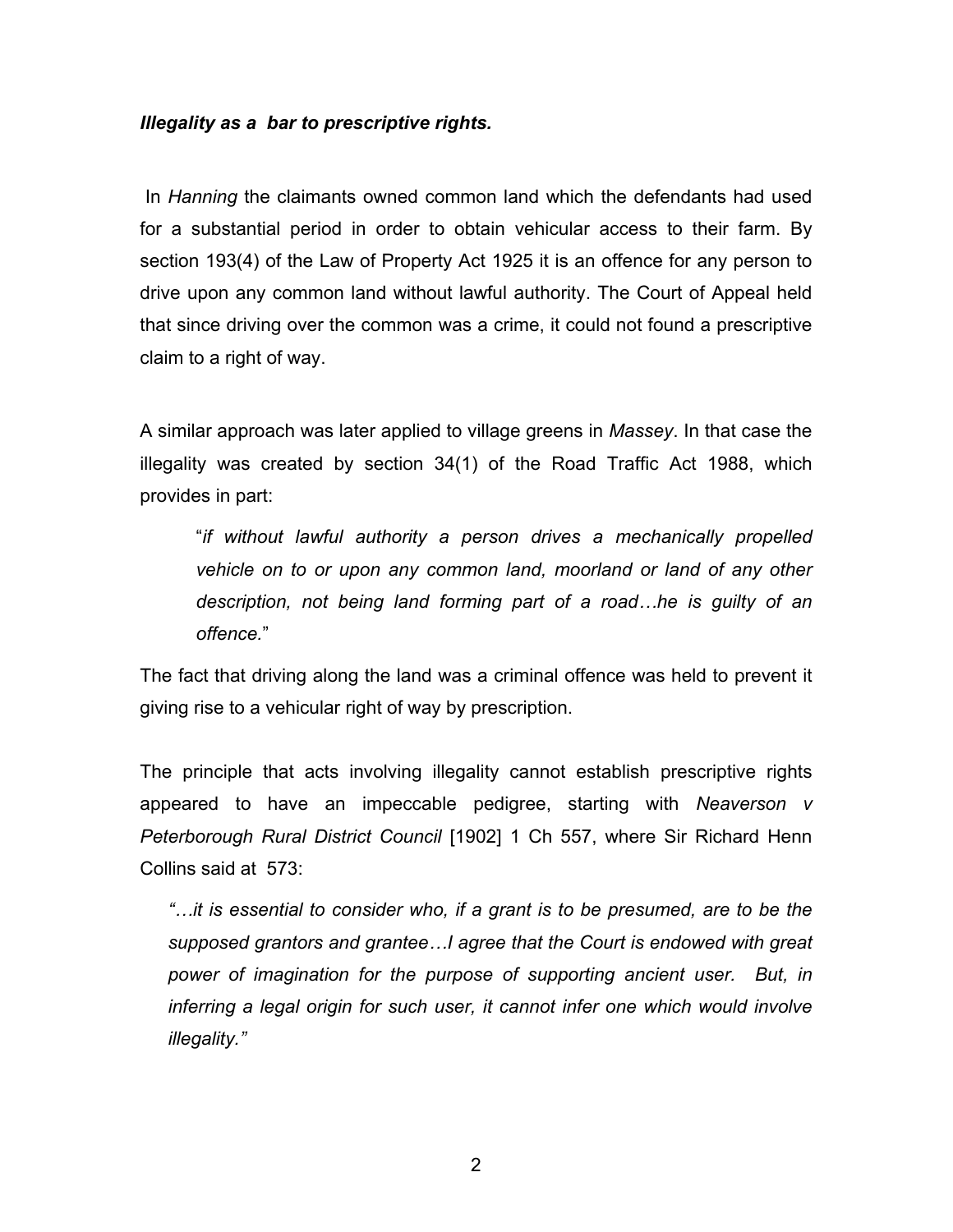A similar formulation is found in the words of Lord Maugham in *George Legge & Son Ltd v Wenlock Corporation* [1938] AC 204, 222:

*"there is…no case in the books in which repeated violation of the express terms of a modern statute passed in the public interest has been held to confer rights on the wrongdoer. Such a contention is indeed untenable."* 

Other numerous decisions prior to *Hanning*, but to the same effect, are collected in the opinion of Lord Scott in *Brandwood.*

So how did the House of Lords escape from this apparently Andean range of authorities? The starting point was to examine the basis on which the law recognises rights over land acquired by long user at common law or under the Prescription Act 1832. Such user, once it has continued peaceably, openly and without permission from the landowner for the necessary period is deemed to be enjoyed by virtue of a notional grant from the landowner. Therefore, provided the user would not have been illegal if the landowner had consented to it, and hence been capable of being the subject of a grant of permission without breaking the law, it could be used to establish a prescriptive right. Since in both *Hanning* and *Massey* the user would have been lawful if the landowner had given consent, it could be relied on. As Lord Scott said,

*"A statutory prohibition forbidding some particular use of land that is expressed in terms that allows the landowner to authorise the prohibited use and exempts from criminality use of the land with that authority is an unusual type of prohibition. It allows a clear distinction to be drawn between cases where a grant by the landowner of the right to use the land in the prohibited way would be a lawful grant that would remove the criminality of the user and cases where a grant by the landowner of the*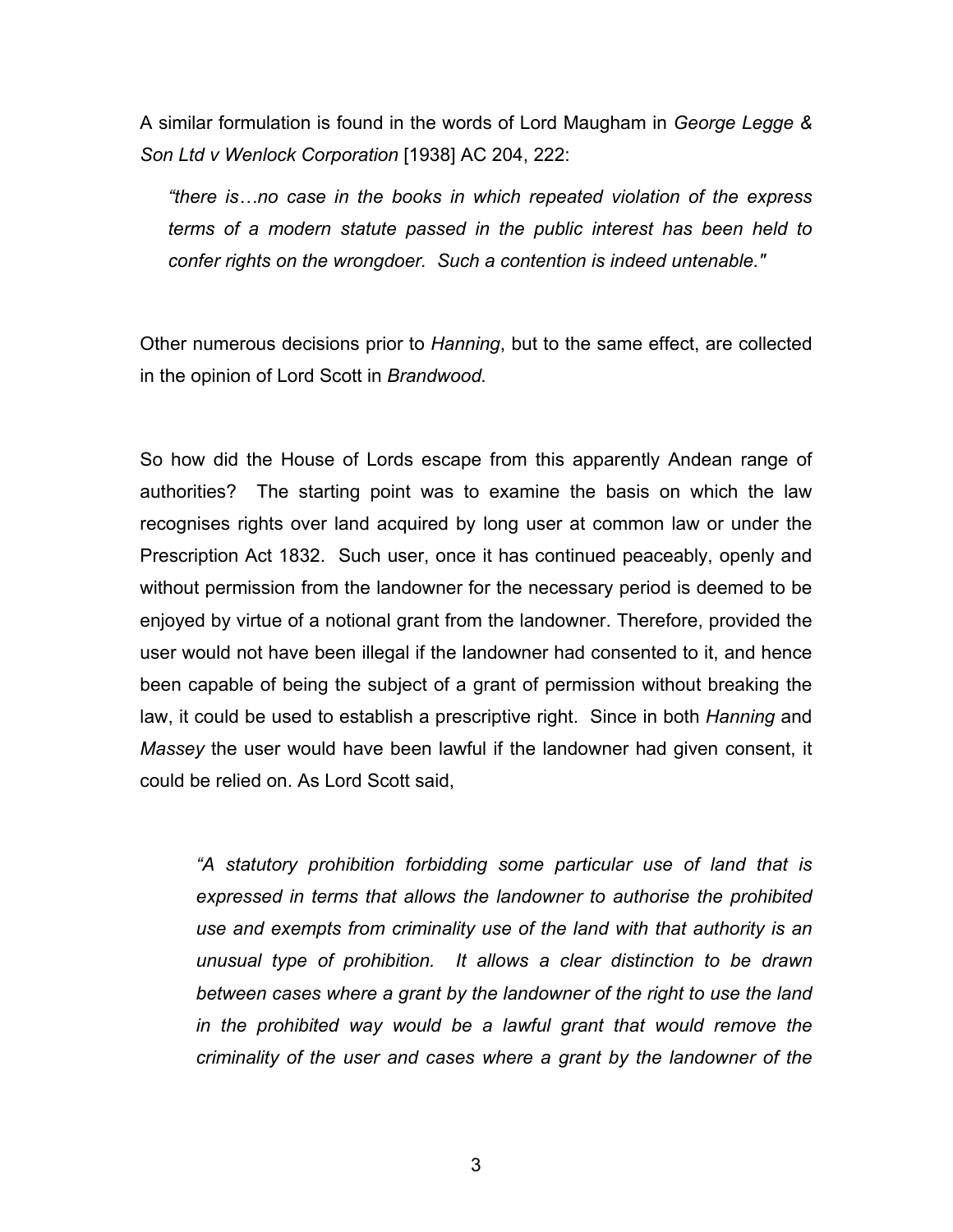right to use the land in the prohibited way would be an unlawful grant and *incapable of vesting any right in the grantee."* 

Nevertheless, the principle that illegal use will not result in the acquisition of prescriptive rights remains in force. Thus for instance a use carried on in breach of planning control or requirement to obtain a statutory permit will still fall within the principle: see *Glamorgan County Council v Carter* [1963] 1 WLR 1, *Cargill v Gotts* [1981]1 WLR 441. Practitioners will still have to continue to ensure that appropriate enquiries are made on any sale of land where a prescriptive easement is relied on as to whether difficulties of this type may arise. The standard forms of inquiries do not address this issue directly, and it is suggested that specific questions directed to whether the use has been carried on in contravention of any statutory prohibition may still be appropriate.

## *Effect on applications under CROW, s. 68*

Section 68 of CROW was enacted in response to *Hanning*. It was Parliament's way of mitigating the hardship caused to those adversely affected by the Court of Appeal's decision. Section 68 confers on persons who would, but for the illegality of the user, have been able to establish prescriptive rights through the courts the right to acquire a statutory easement on the payment of prescribed compensation. The overruling of *Hanning* renders section 68 effectively redundant, as Lord Scott recognises in *Brandwood.* There is simply no need to pay for something that one is already entitled to as a matter of law.

Potential claimants who have not yet made an application under CROW will now almost certainly follow the usual courses open to those who claim prescriptive rights, whether under Land Registry procedures or by court declaration. However many will have already commenced CROW applications. Two obvious

4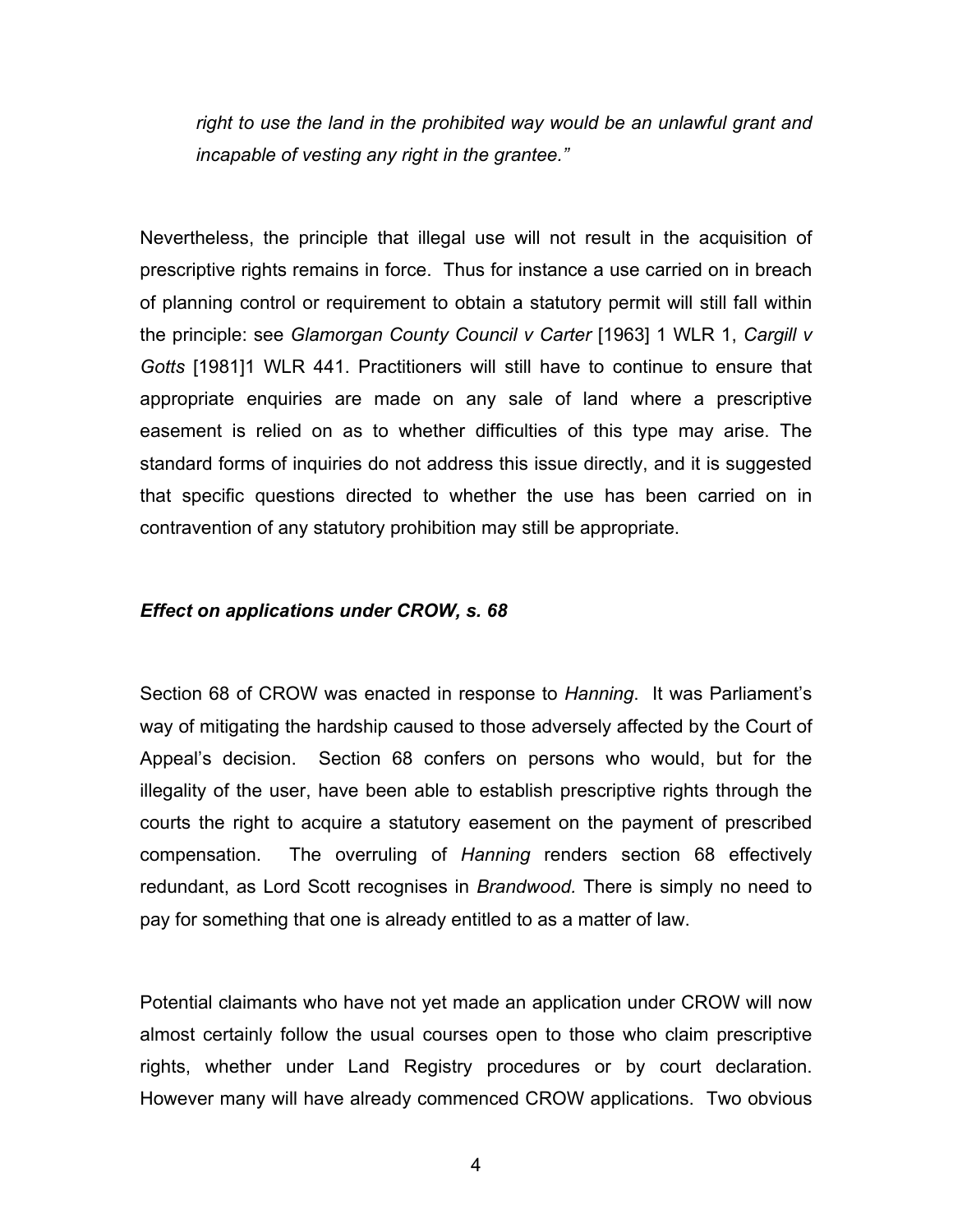questions arise. First, what are the options for parties to existing CROW applications and secondly, can those who have already paid the statutory compensation get their money back?

As to the first problem, the most advisable course of action will depend on the particular circumstances of each case including the nature of the disputed issues, the costs incurred to date and the amount of statutory compensation payable. It seems likely that there will be at least a class of applicant who will be well advised to continue under the CROW route. Applications opposed on grounds that there has been no user "as of right" for the requisite period of time may already be well advanced in the Lands Tribunal. Merely withdrawing such application and thereafter issuing fresh court proceedings for a declaration has adverse cost implications since under the regulations an applicant who discontinues is liable for the landowner's reasonable costs. The dispute will remain "live" and the costs will merely be duplicated in any subsequent court action. A cost benefit analysis might well dictate that the Lands Tribunal is the best forum for resolution of the dispute. A CROW application may also be advantageous where the right of way has not been used for several years since the early to mid nineties and the land owner seeks to argue that any prescriptive right has consequently been abandoned.

On the other hand, an applicant seeking to establish a prescriptive vehicular right which crosses a footpath, bridleway or restricted byway should consider the unreported Lands Tribunal decision of *Burns v Kirby* (31 October 2003), where it was held that section 68 does not apply where the user relied upon constitutes an offence under section 34(1)(b) of the Road Traffic Act 1988, namely driving on a road of those descriptions. Whilst this decision can be criticised (indeed the Court of Appeal gave permission to appeal before the case was settled), landowners may seek to use this argument to oppose a CROW application and this is a factor to be taken into account.

5